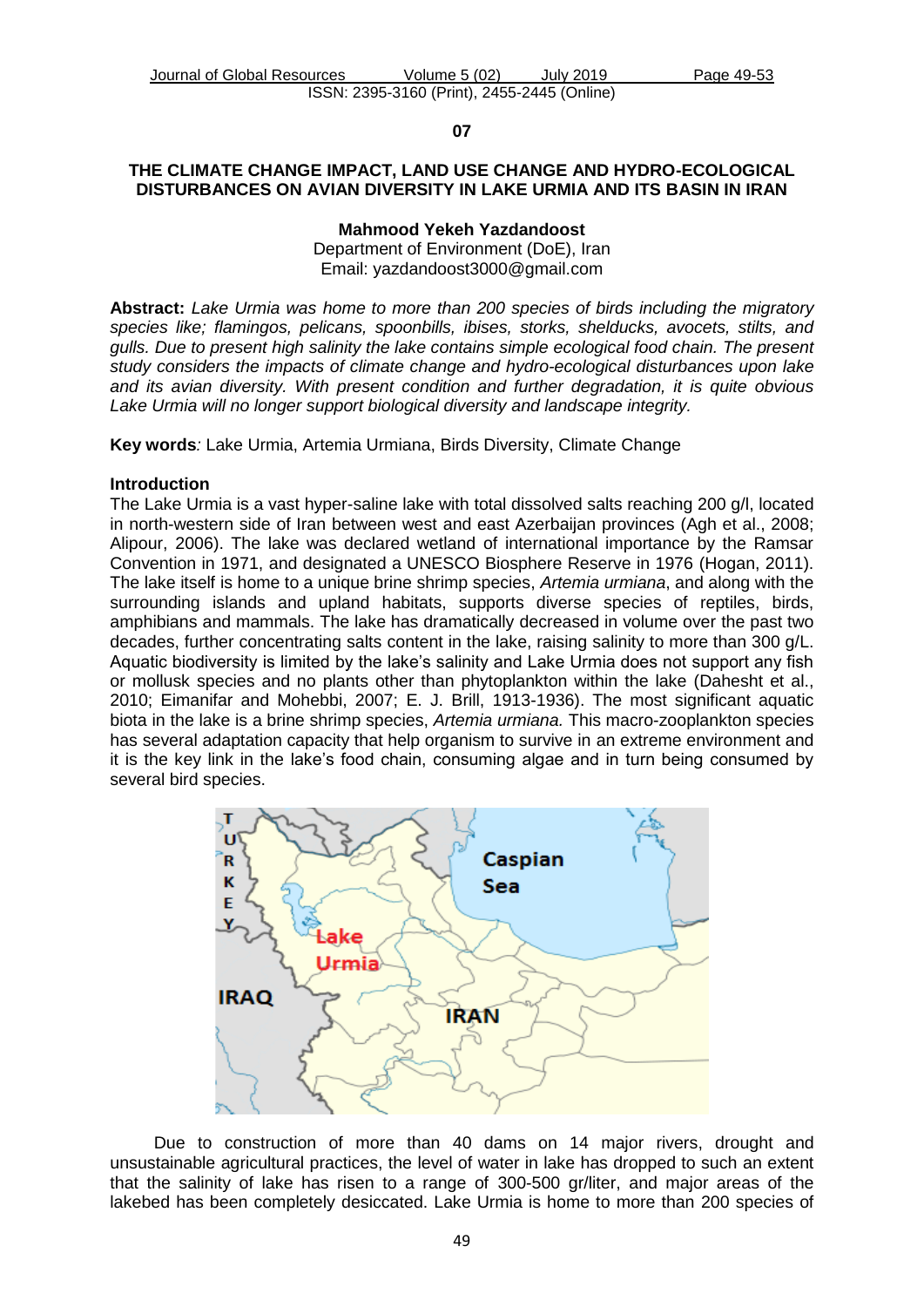birds, 40 species of reptiles, 7 species of amphibians and 27 species of mammals (Ghaheri et al.,1999), including the Persian fallow deer (Dama dama mesopotamica), a rare ruminant species belonging to the family Cervidae (Golabian, 2010). Due to increased salinity of lake water, the viability of lake to host thousands of migratory bird species including the large flamingo populations has drastically decreased. The lake is surrounded by more than a hundred small rocky islands which serve as touching and resting station during the wild birds migration including: flamingos, pelicans, spoonbills, ibises, storks, shelducks, avocets, stilts, and gulls (Bird Table). The natural vegetation has largely been lost. Around the lake shore, salt flats stretch for several hundred to thousand meters. Beyond this, low vegetation dominated by Chenopodiaceae grows, and there are brackish marshes with typical communities of rushes Juncus spp., and reeds Phragmites communis. Because of very high salinity, the lake no longer sustains aquatic community. Beside, Lake Urmia is considered a significant natural habitat of Artemia, which serve as food source for the migratory birds such as flamingos and others (Roger, 2003). Because of high salinity and hydro-ecological disturbances the existence or extinction of Artemia Urmiana from lake is of much debate among concerned authorities (Mackey, 2011).

### **Main problems facing Lake Urmia**

The Lake has faced intense pressure during the last one decade and is currently in a state of ecological crisis with major impacts on biodiversity and socio-economic conditions of people living in surrounding area. The water level has continuously decreased and salt concentration increased. Also climate change causing serious impacts, especially on diversity of migratory birds, should be addressed with obligation. Based on 2013 (UNDP-DoE) survey, the lake water capacity comprises:

- Water level 1270.6 (Av. 1275.5, Max. 1278.4) amsl\
- Area 1628.7 vs. 5,000-6,000 km2 in normal condition
- Water volume 1.85 bcm vs. 32 bcm in normal condition



Source: UNDP, DoE

## **Proposed Action**

- Expand lake management scope, to include social goal for the desired future;
- Identify and define partners (institutional and non-governmental) and their roles within the lake ecosystem;
- Consult all stakeholders and beneficiary early in the planning process;
- Improve communication with local community; and,
- Recognize various interests, including biodiversity conservation among partners;

## **Results and Discussion**

Reduced water level of the lake has already concentrated the existing salts to 300-500 g/l in many locations, with remarkable impact on ecological conditions. Sodium Chloride concentrations higher than 320 g/l is believed to be fatal to the lake's brine shrimp. Optimal conditions for Artemia urmiana appear to be at salt concentrations well under 200 g/l and as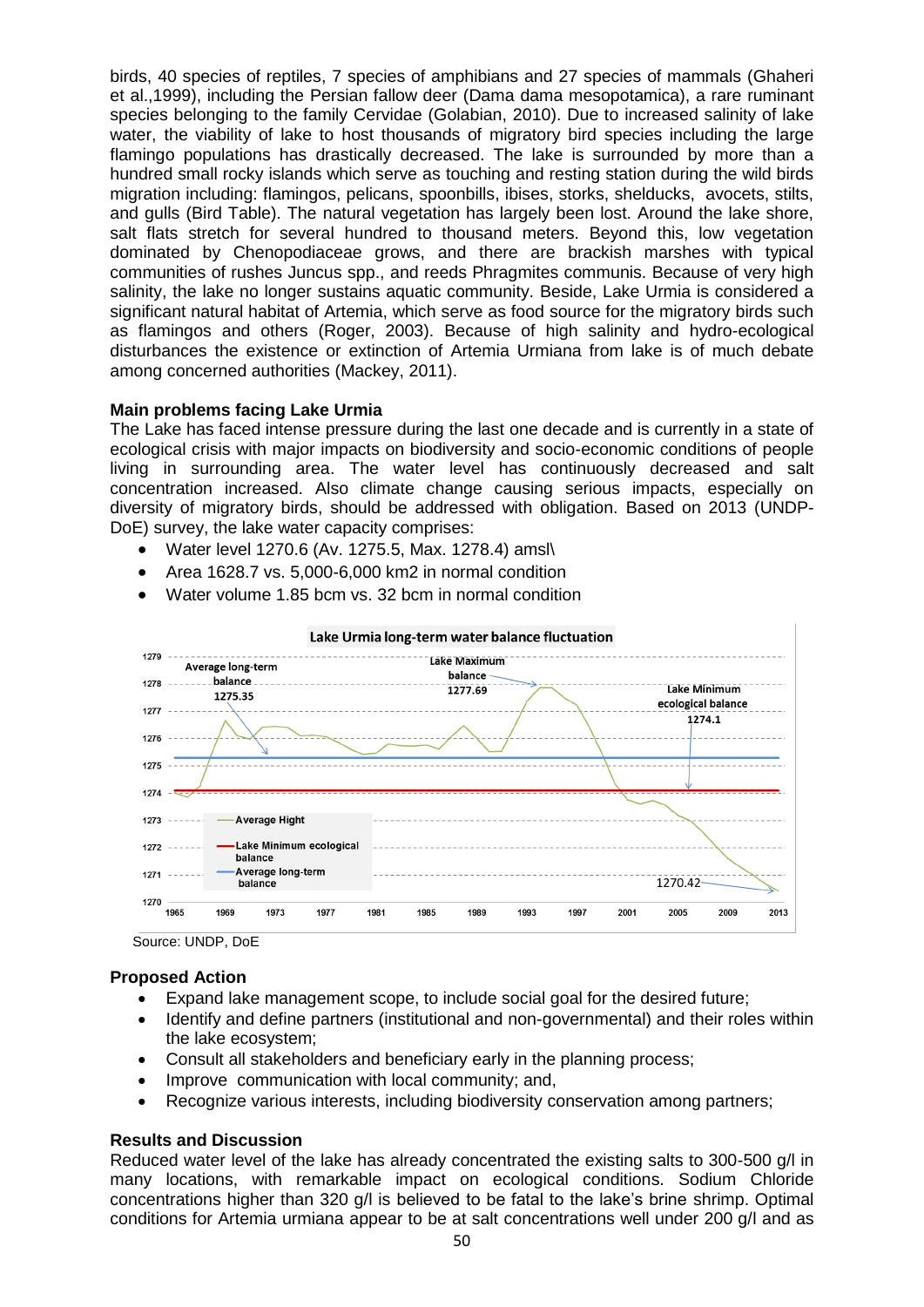salinity rise much above this level, there is a measured negative impact on growth rate, reproduction and egg laying capacity (Micklin, 2007; Ramsar, 1997). Based on in situ observations of the brine shrimp populations under varying salinities in Lake Urmia, it has been suggested that a concentration of 240 g/l or less would be required to sustain a viable population. The lake's brine shrimp are the sole link between the primary production of the lake's algae and the diverse migratory bird population which feeds on this species (Rezvantalab and Amrollahi, 2011). Because the brine shrimp occupy this crucial link in the ecosystem their extinction would likely create disappearance of Lake Urmia's migratory bird populations and affect the entire ecosystem's sustainability (Yakhchali and Khalili, 2003). Climate change is one of the greatest threats to the environment, causing serious impact to the lake biological diversity. As lake levels decline, the exposed lakebed is left with a covering of salts, primarily Sodium Chloride, making a great salty desert on much of the 400 km2 of lost surface area. These salt flats will not support agriculture and inhibit growth of most natural vegetation. The salts are also susceptible to blowing and likely will create saltstorms like the ones that have resulted from the drying of the Aral Sea, located 1,200 km to the northeast of Lake Urmia, impacting migratory birds' navigation capabilities (Yakhchali and Khalili, 2003). Blowing salts from the Aral Sea have been linked to vegetation mortality in some cases or more frequently, reduced vegetation growth, reduced crop yields, ill effects on wild and domestic animals, respiratory illness, eye problems, and throat and esophageal cancer (Zarghami, 2011). Moreover, the result based on field observation by telescope indicate, due to the Lake Urmia degradation and ecological collapse, the avian diversity and population size, especially the migratory visiting birds immensely declined.

# **BASED ON FIELD MEASUREMENT**

## **Main Social and biological threats:**

- **Emergence of sand dunes phenomenon;**
- Occurrence of salt dust;
- Quality of life reduction in the basin;
- Wildlife exit from islands and invasive species enter to islands;
- Mass loss of native Artemia urmiana species;
- Drying effect of lake to the climate of area;
- Lose of wildlife food in islands, and
- Reduction in the diversity of migratory birds

## **Programs in urgent need:**

- Cooperation with all concerned sectors, including local community, backstop by legislative and regulatory mechanism;
- Three levels management tier at national, provincial and local, participating and coordinating well with each other to mobilize financial, technical and human resources;
- Surveillance program development based on continuous monitoring and assessment strategy;
- Sustainable agricultural practices based on feasible irrigational capacity;
- Zoning and delineation development;
- Public encouragement to participate in conservation activities; and,
- Prohibition of any new water allocation which will enhance further stress.

## **Some Quick Solutions include:**

- Facilitate the appropriate transfer of water to the lake;
- Close-down unlicensed deep wells by community participation and willingness;
- Remove levees from rivers leading to the lake;
- Prevent further development of agricultural field in the watershed areas;
- Practice appropriate crop cultivation pattern with minimum irrigation requirement; and,
- Prevent further dam construction and stop completing current dam construction project, and possibly release appropriate water from existing dam to the lake.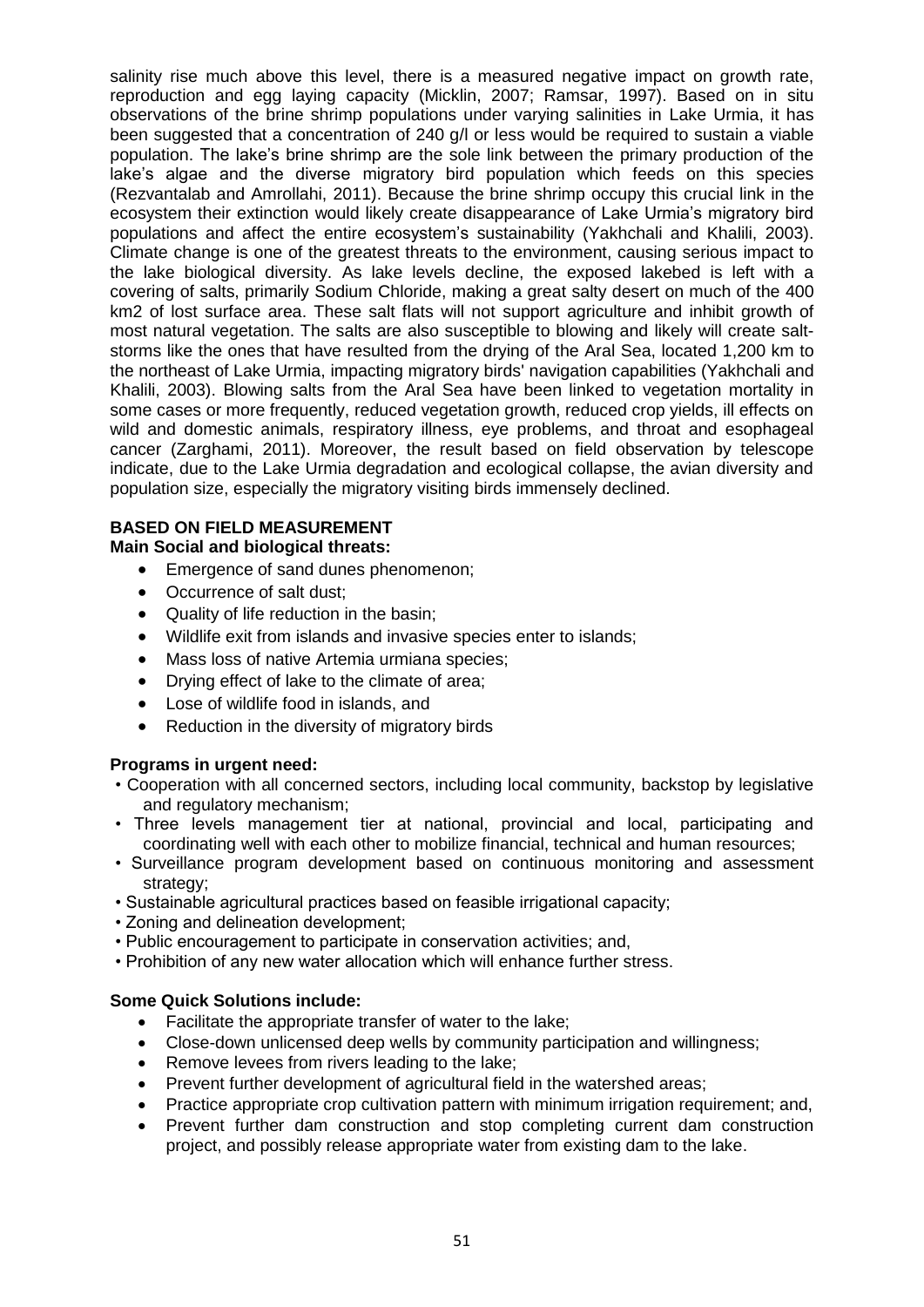## **The way forward and challenges:**

- Changing development pattern in the basin;
- Work and practice based on a plan for the whole basin by all stakeholders;
- Strengthening local rights and achieving wetland conservation goals;
- Changing water consumption pattern in all sectors specially in agriculture;
- Adopting budget allocation to address sustainable development goals;
- Implementing of water share pattern among provinces in the basin;
- Social mobilization for saving the lake and changing livelihood patterns in the basin; and,
- Emphasizing bio-ecological-based approaches.

## **Conclusion**

With present condition and further degradation, Lake Urmia will no longer support biological diversity, landscape integrity, climate regulation, pollution and sediment retention, groundwater recharge, fishery, migratory birds and bird's habitat, medicinal herbs, ecotourism, recreation, cultural heritage and so on. Both Sectoral and ecological boundaries must be examined to identify legal and regulatory mandates, potential interest, and possible partners. Lake Urmia shared management provinces may examine their goals and objectives in terms of the larger environment, including:

- Physical and chemical settings supportive of wetland natural aquatic resource abundance and distribution;
- Aquatic community structure (species, age/size distribution) resulting in robust and sustainable resources; and,
- Coordinate in inter and intra-sectoral research, data collection, and use;

Wetland management planning process should be inclusive, having as an objective the health of the ecosystem and focusing on local livelihoods and human sustainable development. Moreover, Bird Table should be considered as an indicator for collaborative action on climate change with respect to biodiversity and socio-ecological conservation in the crucial years ahead.

### **Acknowledgement**

I profoundly thanks all the information released from Ministry of Energy, Department of Environment, UNDP, UNEP and all other organizations and authorities, who work together for improvement and sustainable management principles and practices in Lake Urmia. Also, all scientific literatures released by other colleagues that have been used in this research article are highly appreciated.

## **References**

- 1. Agh, N., van Stappen, G., Bossier, P., Sepehri, H., Lotfi, V., Razavi Rouhani, S., Sorgeloos, P. (2008) Effects of Salinity on Survival, Growth, Reproductive and Life Span Characteristics of Artemia Populations from Urmia Lake and Neighboring Lagoons. Pakistan Journal of Biological Sciences, 11(2), 164-172.
- 2. Alipour, S. (2006) Hydro geochemistry of seasonal variation of Urmia Salt Lake, Iran, Saline Systems, 2, 9. doi: 10.1186/1746-1448-2-9.
- 3. Dahesht Esmaeili, L., Negarestan, H., Eimanifar, A., Mohebbi, F., Ahmadi, R. (2010) The fluctuations of physicochemical factors and phytoplankton populations of Urmia Lake, Iran. Iranian Journal of Fisheries Sciences, 9(3), 368-381.
- 4. Eimanifar, A. and Mohebbi, F. (2007) Urmia Lake (Northwest Iran): a brief review. Saline Systems, 3, 5. doi: 10.1186/1746-1448-3-5.
- 5. E. J. Brill's first encyclopaedia of Islam, 1913–1936, vol. 7, [page 1037](http://books.google.co.uk/books?id=wpM3AAAAIAAJ&pg=PA1037) citing [Strabo](http://en.wikipedia.org/wiki/Strabo) and [Ptolemy.](http://en.wikipedia.org/wiki/Ptolemy)
- 6. Ghaheri, M., Baghal-Vayjooee, M., Naziri, J. (1999) Lake Urmia, Iran: A summary review. International Journal of Salt Lake Research, 8, 19-22.
- 7. Golabian, H. (2010) Urumia Lake: Hydro-Ecological Stabilization and Permanence Macro-engineering Seawater in Unique Environments (pp. 365-397). Berlin: Springer-Verlag. doi: 10.1007/978-3-642-14779-1\_18.